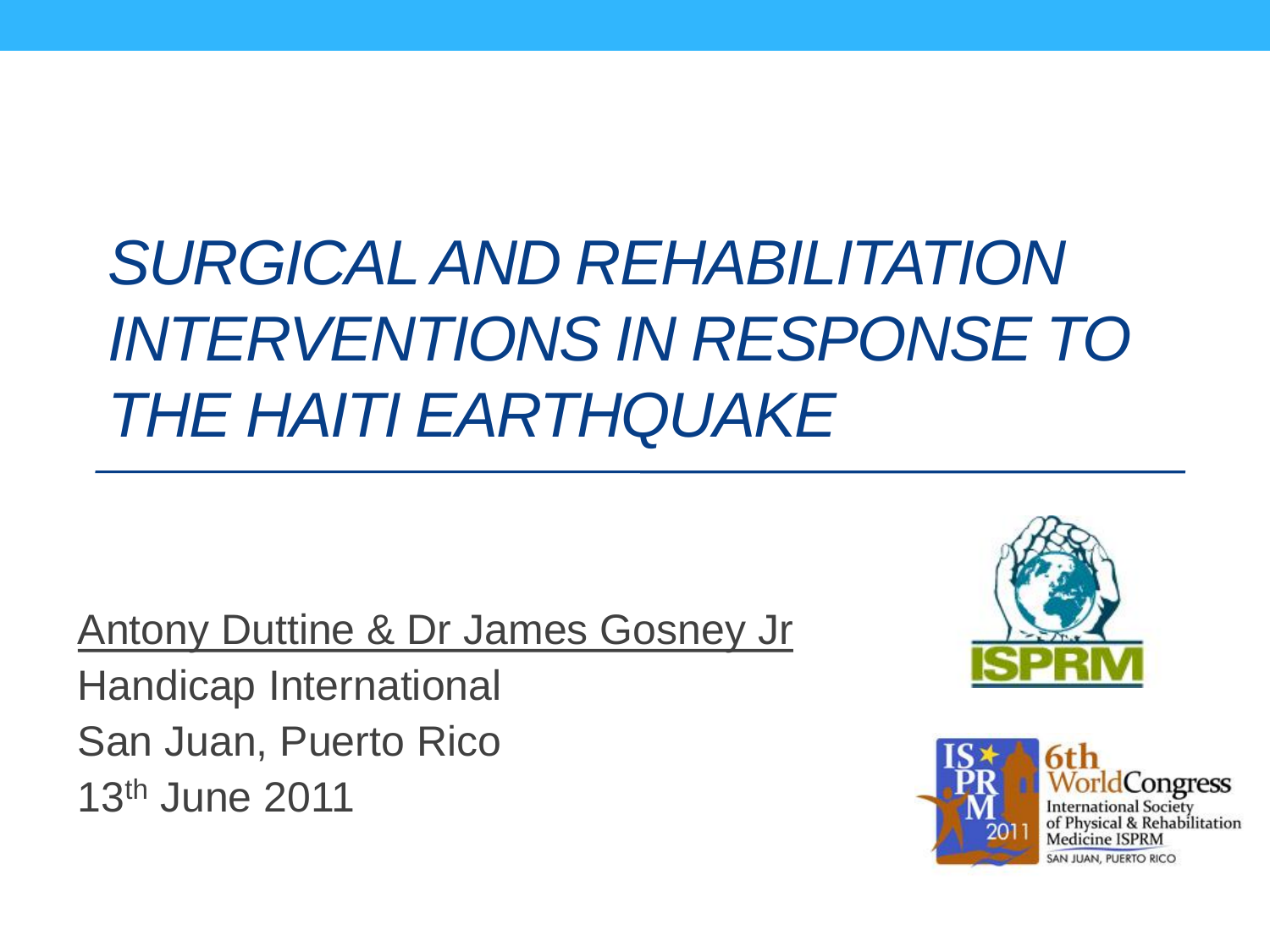## Reminder of the Haiti earthquake

- Richter scale magnitude 7.0 earthquake
- 222,570 deaths and 300,572 injuries (OCHA).
- Over 600 agencies responded in first month (PAHO)

Excessively high amputation rate reported in media – criticisms of response

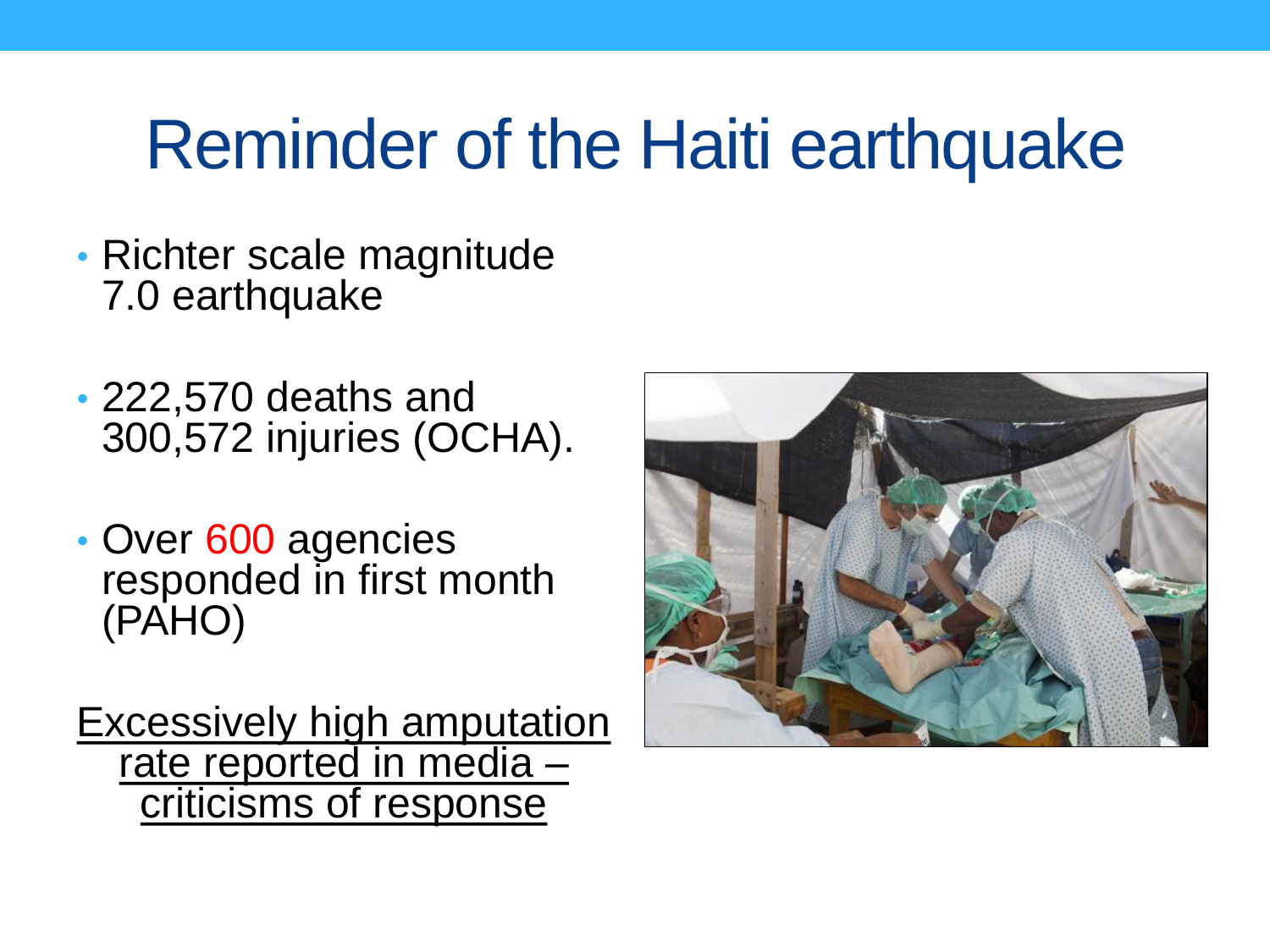#### Study on the humanitarian response: **HANDICAP INTERNATIONAL** facing the dilemmas, exploring the challenges

#### Aims:

- Review surgical response in relation to amputations
- Links to rehabilitation services
- Implications for response to future disasters and responses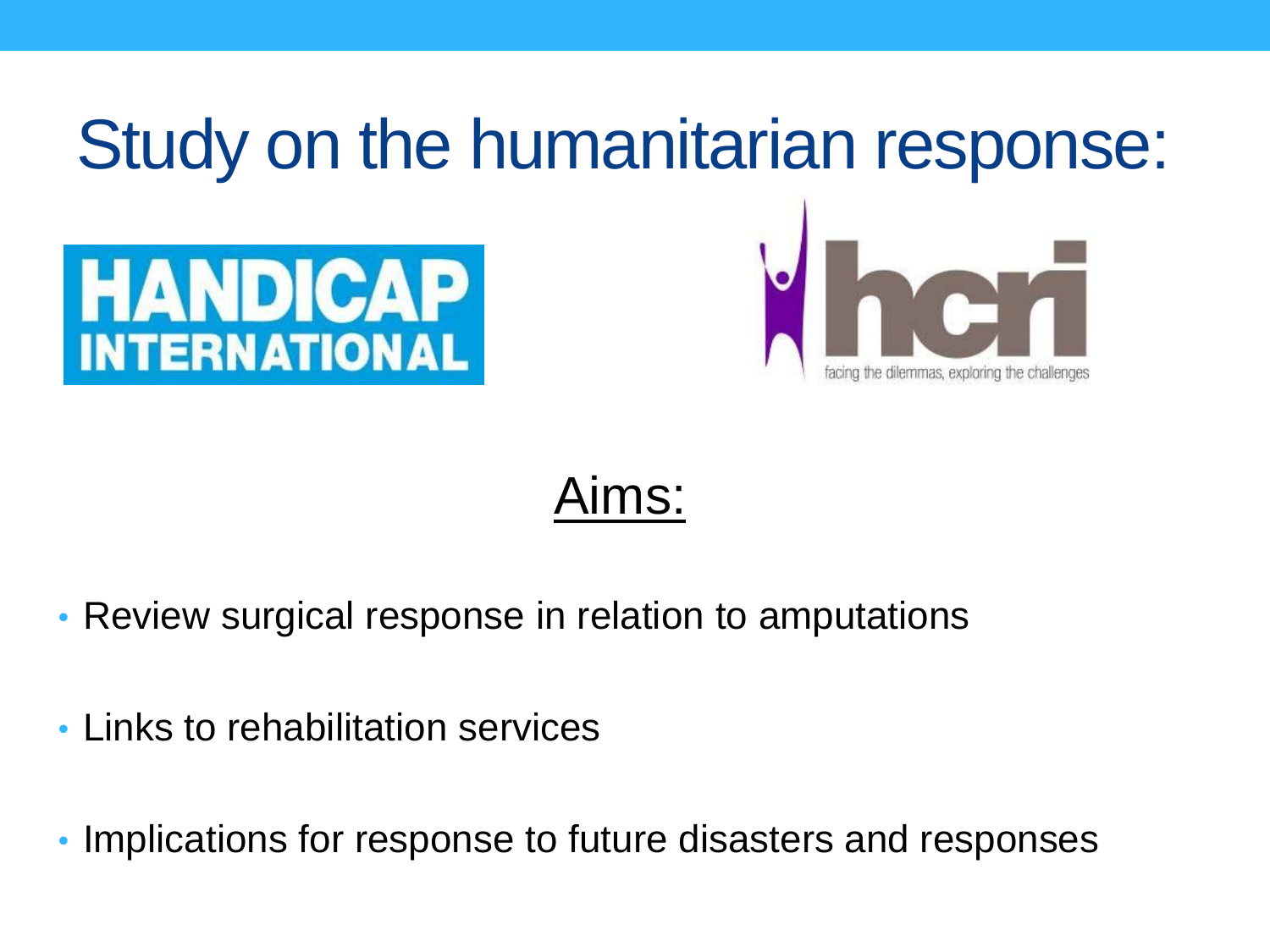# **Methodology**

- Quantitative data element:
	- Statistical data from surgical organizations
	- HI/CBM/SEIPH database
- Qualitative data:
	- 83 semi-structured interviews
	- Local interviewer

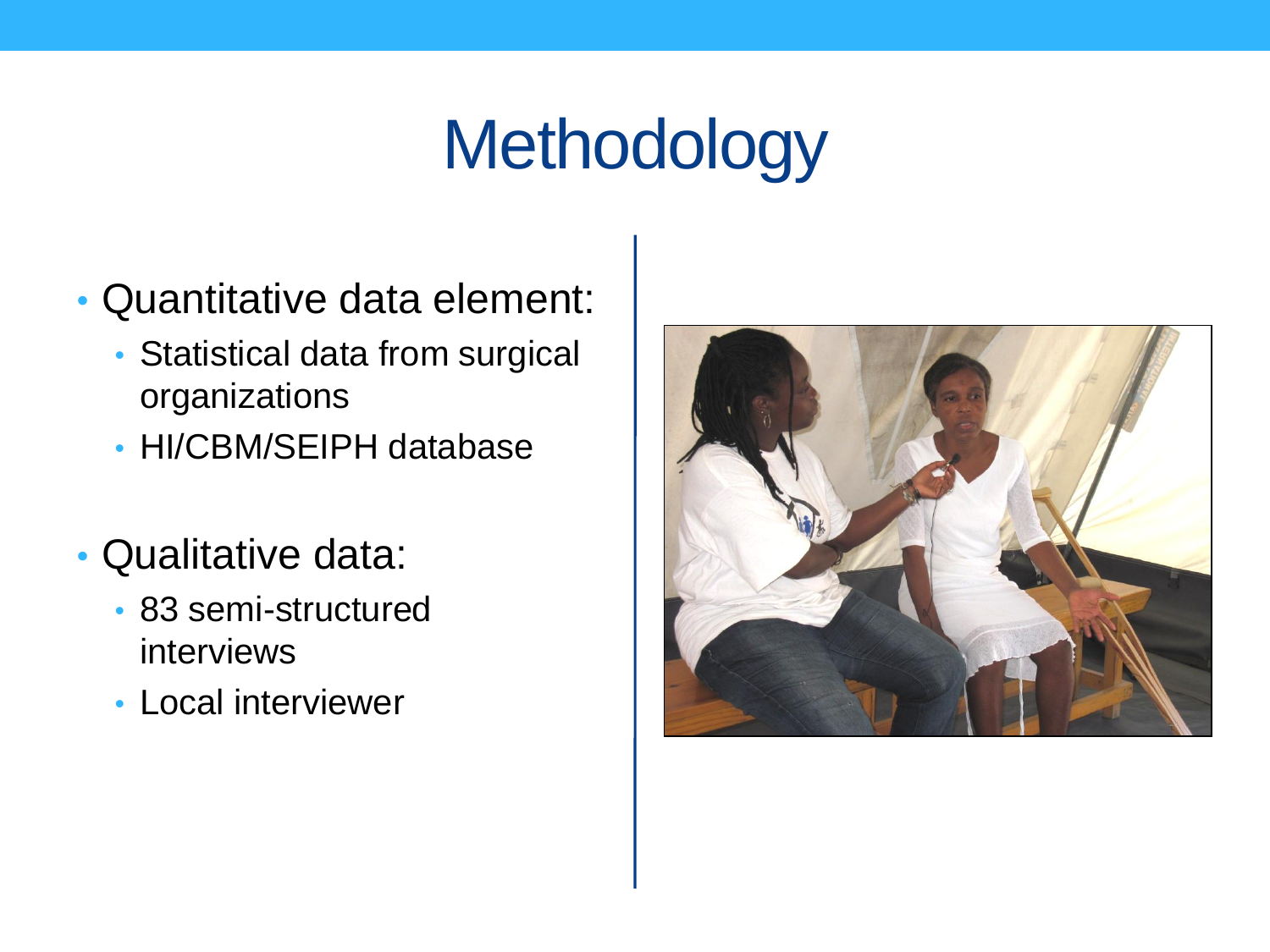## Findings: Surgery

- Variation in amputation rates
- Lack/inconsistency of medical record keeping
- Day 2: population rumours
- Day 5: amputation peak

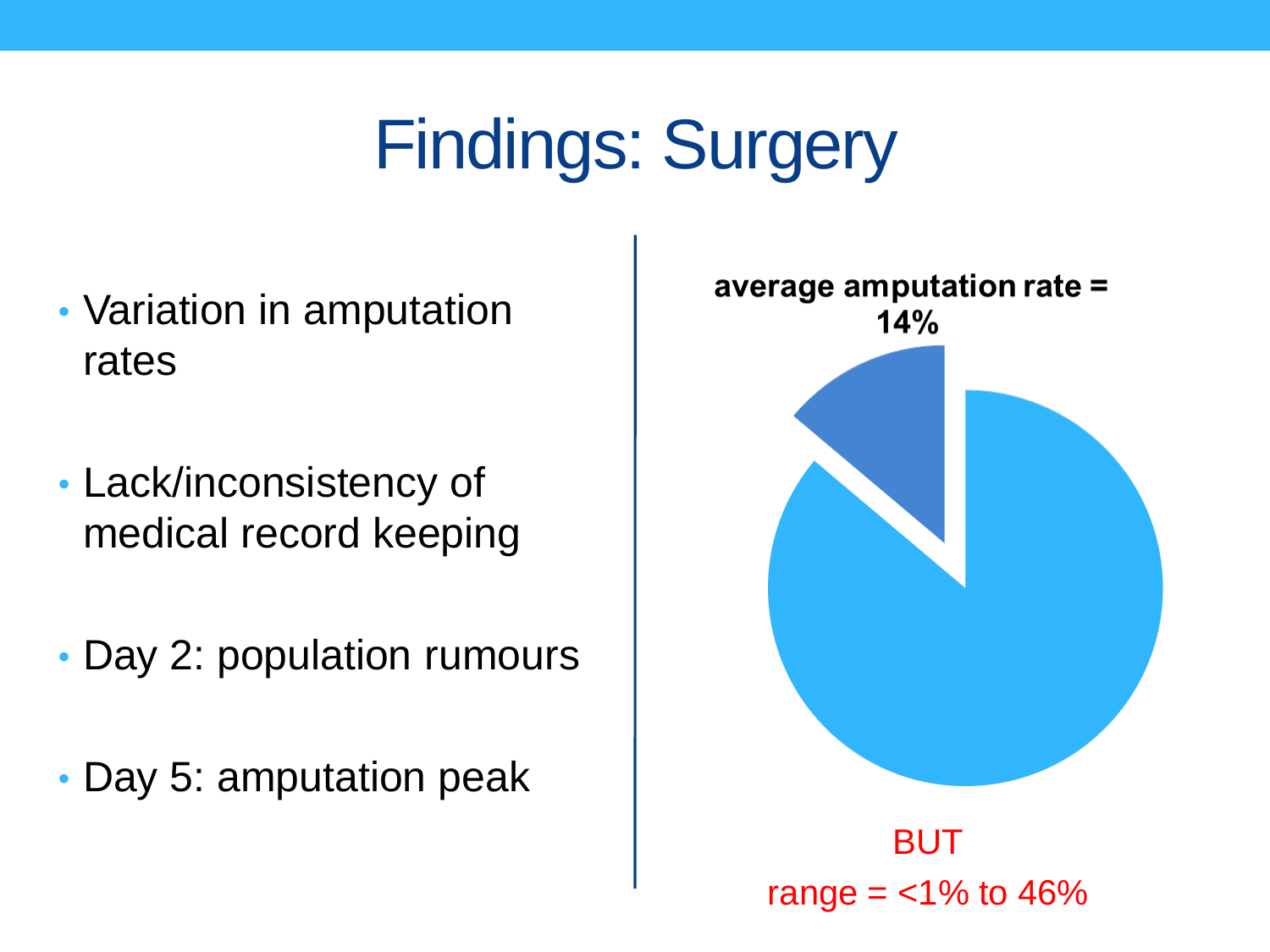# Findings: Rehab

- Surgery to rehab limited pathways:
	- Community and self referrals
- Amputees only a fraction of total rehab clients:
	- Orthotic vs. prosthetic requirements
- Prosthetic "shopping around"

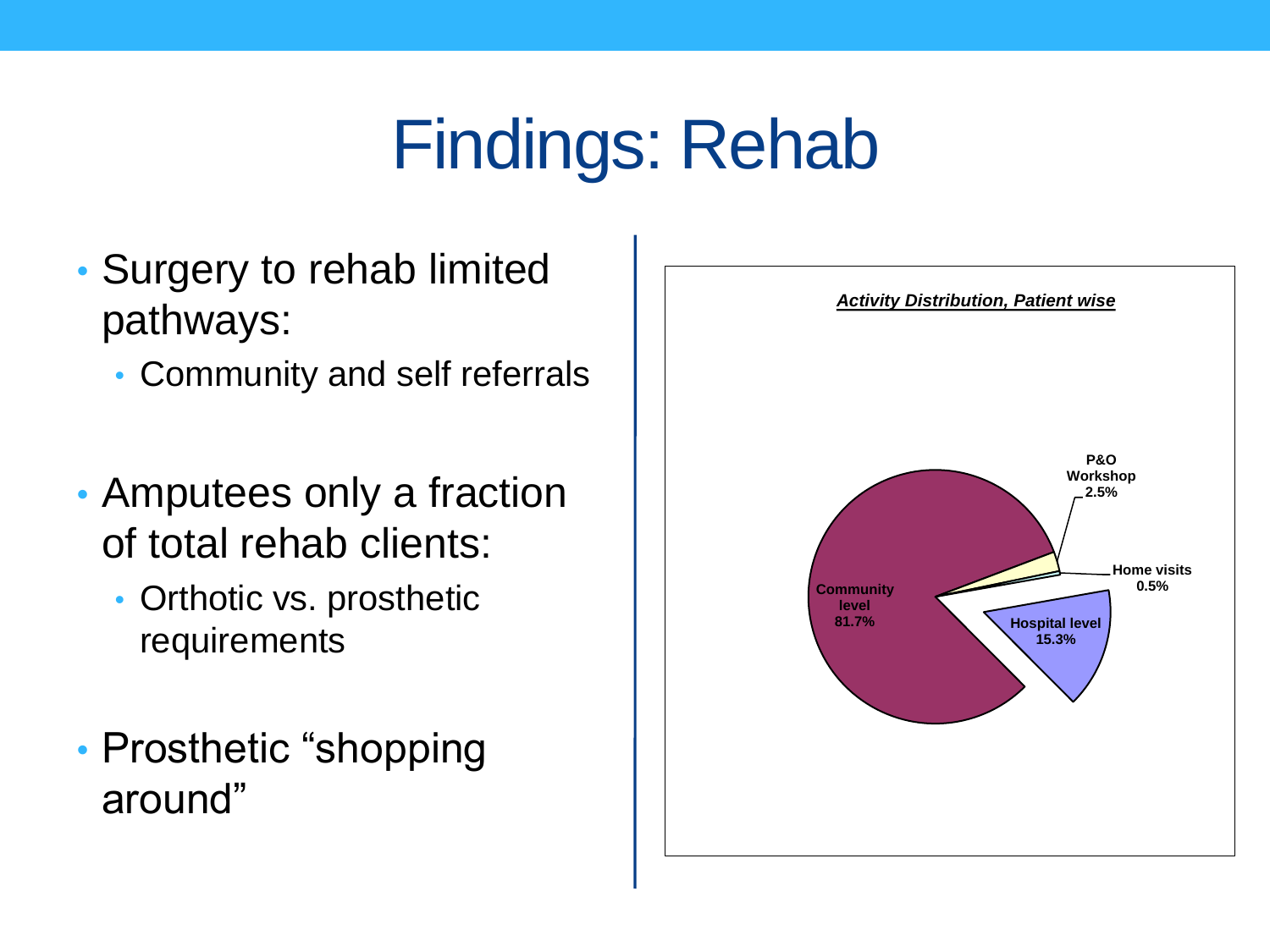#### Implications and conclusions

- Rehab and surgical sectors showed evidence of excellent practices individually. BUT
	- Needs to be better coordinated
	- Integrated trauma care pathways
- Medical record keeping reinforcement
- Proportionalise not sensationalise